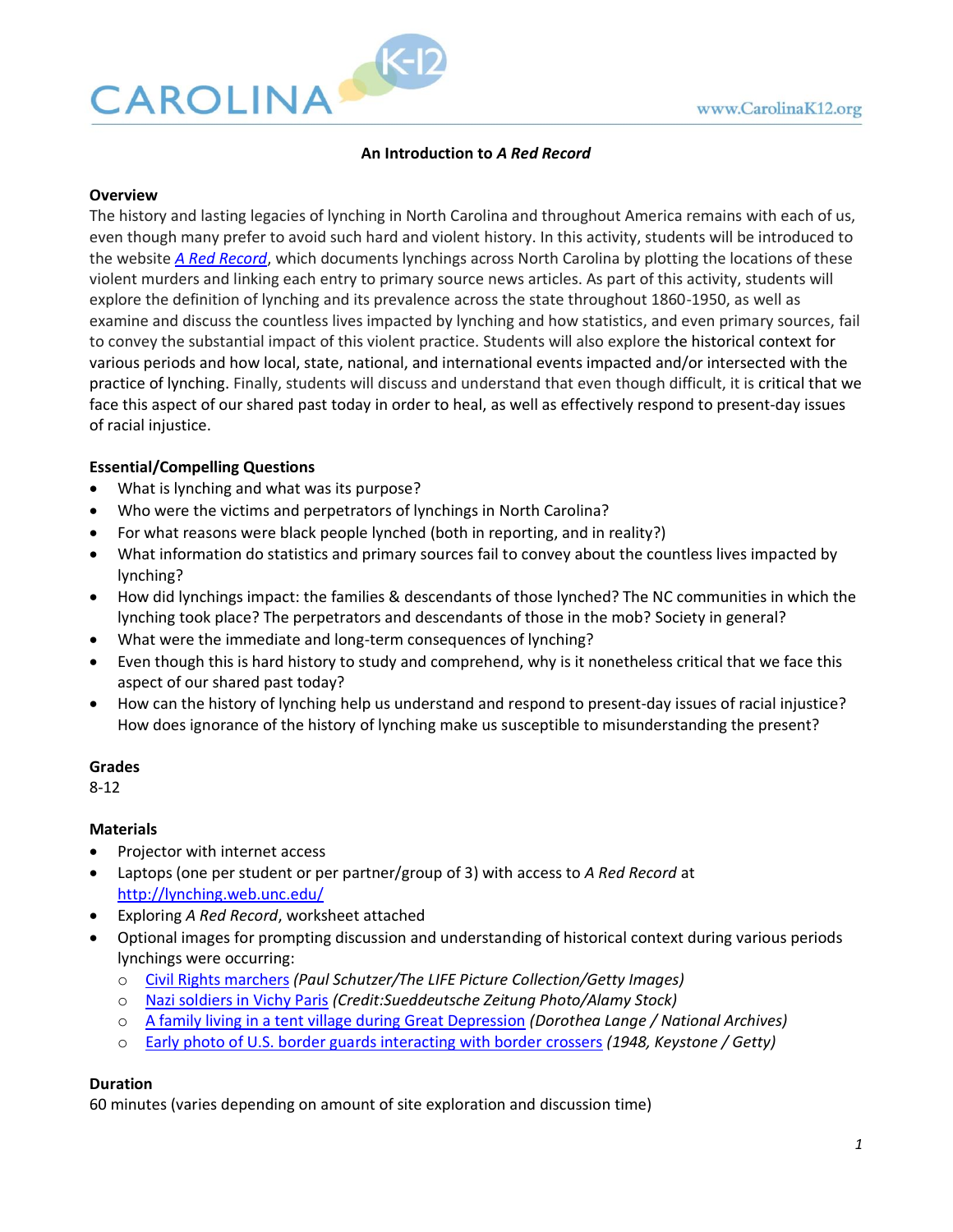# **Preparation**

- Students should have a foundational understanding regarding the history of lynching. See the Equal Justice Initiative's teacher's guide [here](https://lynchinginamerica.eji.org/report-landing) for comprehensive units on teaching about lynching, racial terror and the legacy of such. (Download the PDF at the bottom of the page in the "For Educators" section.)
- While this lesson deals with sensitive topics of race and violence, it is important for students to explore such "hard history" to ensure they understand the implications of our past and are empowered to address the challenges of the present. In order to study such topics effectively and safely, teachers must have established a safe classroom community with clear expectations of respect, open-mindedness, and civil conversation. See Carolina K-12's "Activities" s[ection of the Database of K-12 Resources](https://k12database.unc.edu/) for ways to ensure a classroom environment conducive to the effective exploration of sensitive and controversial issues. Teachers should also consult Carolina K-12's "Tips for Tackling Sensitive History & Controversial [Current Events in the Classroom](https://k12database.unc.edu/files/2019/06/TipsControversialIssues.pdf)."

# **Additional Resources**

- [Lynching in America,](https://lynchinginamerica.eji.org/report-landing) comprehensive report by the Equal Justice Initiative
- The *A Red Record* [resource page](http://lynching.web.unc.edu/bibliography/) includes an extensive bibliography of resources about lynching and its lasting effects on the American landscape and psyche.
- History of Tolerance for Violence Has Laid the Groundwork for Injustice Today: [https://www.americanbar.org/groups/crsj/publications/human\\_rights\\_magazine\\_home/black-to-the](https://www.americanbar.org/groups/crsj/publications/human_rights_magazine_home/black-to-the-future/tolerance-for-violence/)[future/tolerance-for-violence/](https://www.americanbar.org/groups/crsj/publications/human_rights_magazine_home/black-to-the-future/tolerance-for-violence/)

### **Procedure**

# **What Is Lynching? (8 min. discussion)**

- **1.** After reminding students of classroom expectations for discussing sensitive issues and ways to communicate their feelings if they experience troubling emotions throughout this activity, let students know that they are going to spend class researching lynchings that took place across North Carolina via a website, *[A Red Record](http://lynching.web.unc.edu/)*. Ask students to begin by sharing what they believe the definition of lynching is (again, reminding them to be respectful of the nature of the history they are discussing.) As students share, note their thoughts up front and ask probing follow up questions such as:
	- What components of a crime need to be present for it to be considered a lynching?
	- How does lynching differ from a murder?
	- Is race always a factor in lynching? If so, in what ways?
	- Are there emotional aspects of a crime that need to be present for it to constitute a lynching? Explain.
- **2.** As students discuss, share that in the 1920s, in efforts to lobby Congress to enact laws against lynchings, the NAACP and other anti-lynching advocates struggled to define exactly what constituted a lynching. Initially, in 1921, the NAACP proposed setting the size of the mob at no fewer than five, and later determined that for a killing to qualify as a lynching, the killers had to act under pretext of service to justice, their race or tradition. Their final determining definition included:
	- There must be evidence that someone was killed
	- The killing must have occurred illegally
	- Three or more persons must have taken part in the killing
	- The killers must have claimed to be serving justice or tradition
- **3.** Discuss:
	- What is your opinion of the NAACP's qualifying factors? Does this definition work? Why or why not?
	- Is there anything surprising to you about this definition, or missing? (Many students picture hanging when first contemplating lynching, but the violence was often inflicted in additional heinous ways.)
	- Why do you think the NAACP focused on these criteria in 1921?
	- What problems exist with this definition?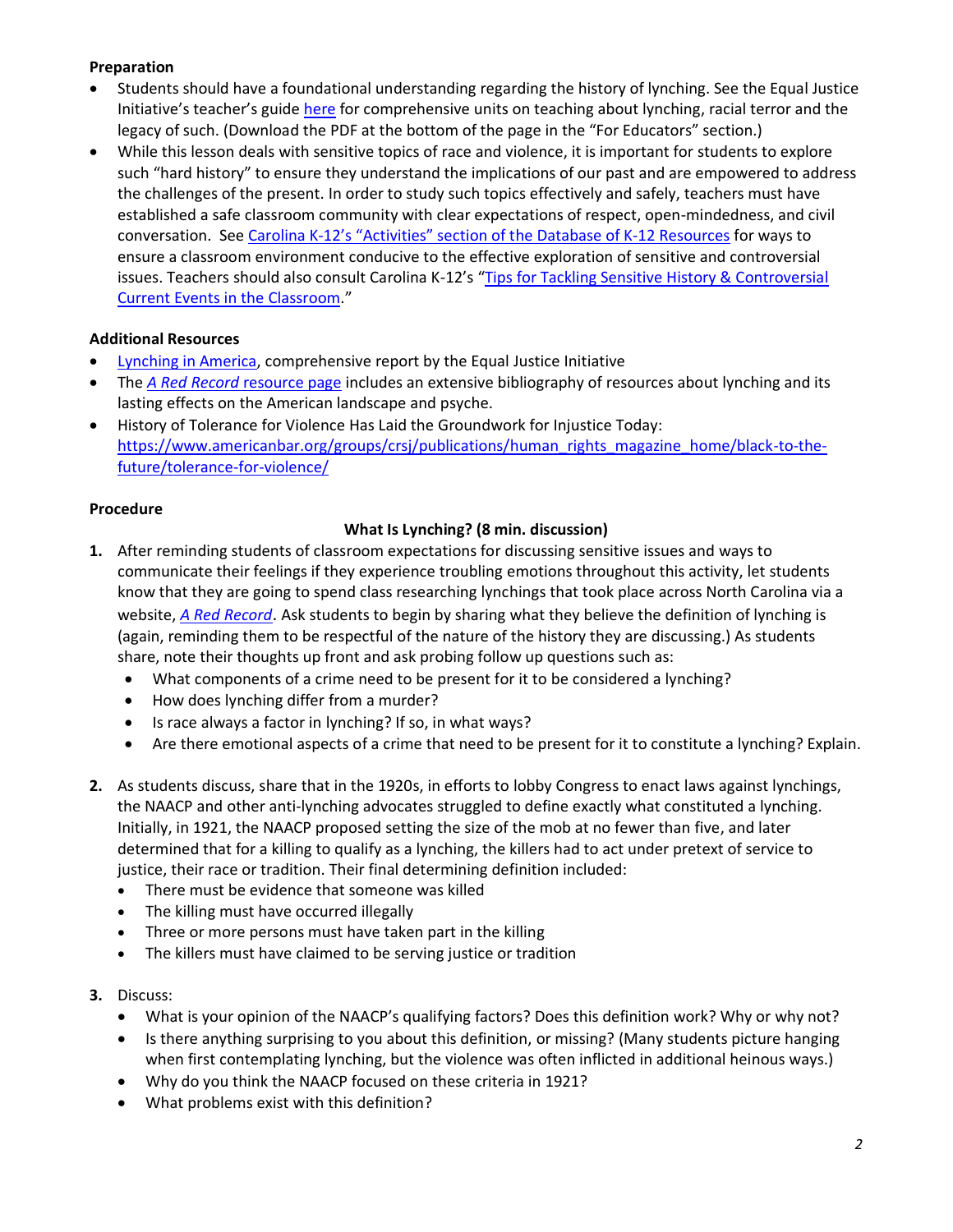- What do you think the purpose of lynchings were? Why did aggressors use this form of violence?
- **4.** Layer in the [Equal Justice Initiative's](https://eji.org/) definition of lynching by showing their 1.30 minute video: [What is a](https://www.youtube.com/watch?v=62zcYbaUlwA&feature=youtu.be)  [racial terror lynching.](https://www.youtube.com/watch?v=62zcYbaUlwA&feature=youtu.be) Discuss:
	- How does EJI define lynching?
	- How does this lynching compare to the earlier definition created by the NAACP? Which definition do you think is more accurate?
	- Why does EJI consider lynching terrorism?
	- According to EJI, why is it important to know about the history of lynching in America?
- **5.** Tell students that while an exact definition of lynching has been debated throughout history, a basic definition of lynch is "to put to death by mob action, without legal authority" and as the Equal Justice Initiative notes, lynchings were "violent and public events that traumatized black people throughout the country and were largely tolerated by state and federal officials."

Also ensure students understand the broad purpose of lynching, which was effectively terrorism that was meant to spread fear and disempower African Americans, as well as maintain white supremacy in the economic, social and political spheres. Anti-lynching activis[t Ida B. Wells-Barnett](https://www.nytimes.com/interactive/2018/obituaries/overlooked-ida-b-wells.html) highlighted exactly how lynching was a violent form of subjugation — "an excuse to get rid of Negroes who were acquiring wealth and property and thus keep the race terrorized …and down," she wrote in a journal.

"These lynchings were also distinct from hangings and mob violence committed against white people because they were intended to terrorize entire black communities and enforce racial hierarchy. Unlike frontier justice in the West, racial terror lynchings generally took place in communities with functioning criminal courts—viewed as too good for African Americans. Despite its lawlessness and terrifying unpredictability, lynching was sanctioned by law enforcement and elected officials, and the perpetrators acted boldly and with impunity. Victims were sometimes publicly tortured for hours before their brutalized bodies were left out on display to traumatize other black people. Members of the mob frequently documented their atrocities by posing for photographs with a dangling, bloodied, or burnt corpse." *[\(Source\)](https://www.americanbar.org/groups/crsj/publications/human_rights_magazine_home/black-to-the-future/tolerance-for-violence/)*

Students must also understand that this widely supported, brutal tactic is part of our history and woven into the fabric of the United States. Thousands of men, women and children were subjected to violent deaths as an intimidation tactic to keep Black people politically and socially powerless.

# **Exploring** *A Red Record* **(20+ minutes)**

- **6.** Tell students that they are going to spend some time in partners/small groups examining lynching throughout North Carolina by exploring the website *[A Red Record](http://lynching.web.unc.edu/)*, which documents lynchings across North Carolina between the years of 1860-1950. Let students know that the creators of *A Red Record* site used a variety of sources to identify and plot recorded lynchings, including sources such as the NAACP, Tuskegee Institute, Chicago Defender, and more recent database's such as the [CSDE Lynching Database.](http://lynching.csde.washington.edu/#/home) *A Red Record* researchers added additional lynchings that they found in newspaper reports or other archives.
- **7.** Remind students of expectations for dealing with sensitive content. Also remind students that as they grapple with this difficult content, they should ask for assistance if they find themselves feeling upset, angry, or having trouble handing the material. Pull up and project the site for students - click on the tab that says "[Map.](http://lynching.web.unc.edu/the-map/)" Allow students a few silent moments to take in the image of North Carolina covered in dots that plot lynching's then ask for initial observations. What do students see? What strikes them, surprises them, etc.? What questions do they have? What predictions might they make based on lynching in NC based on this cursory glance?
- **8.** Next, provide students with a quick overview of the map's features, pointing out how they can sort by:
	- County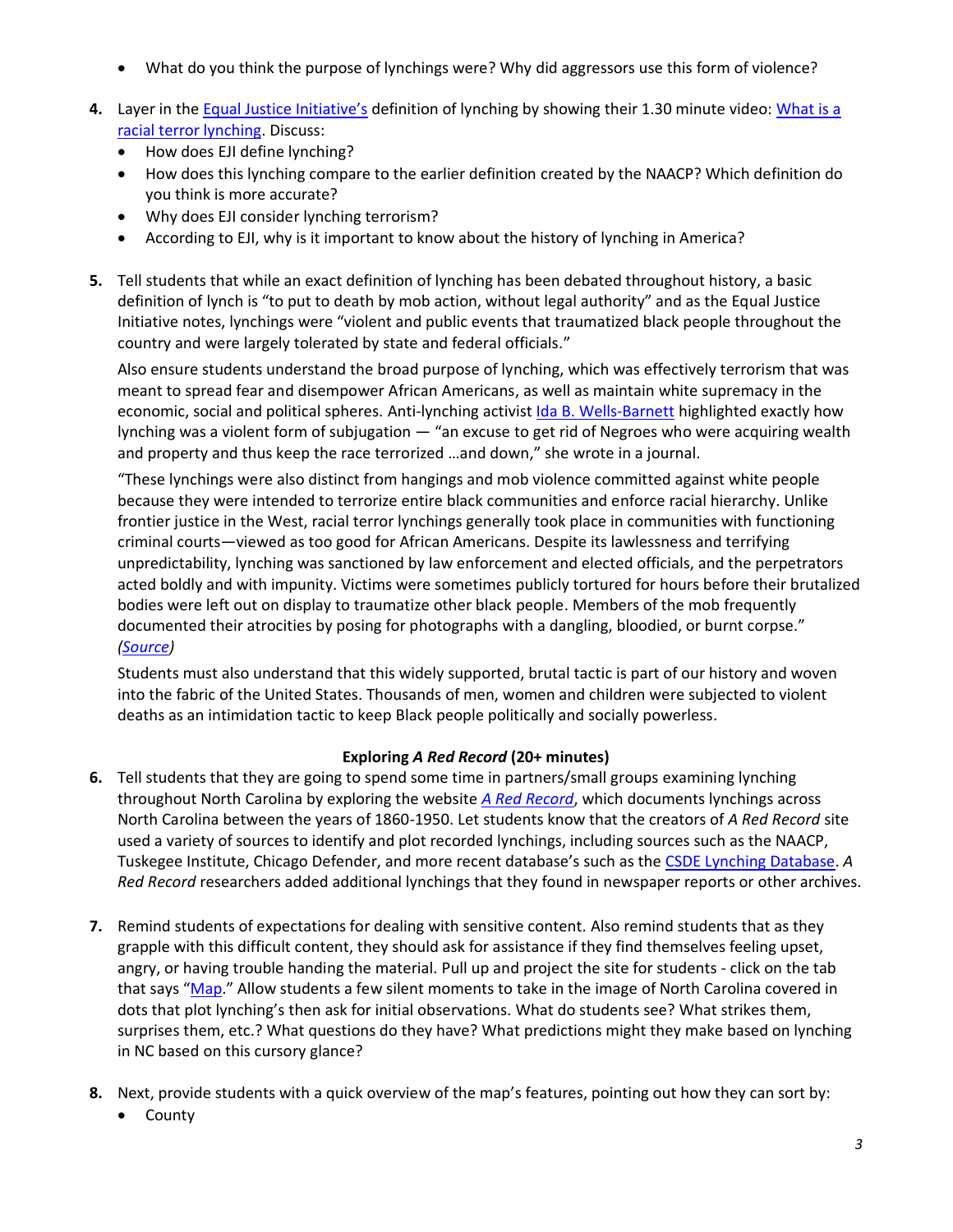- Decade (color coded)
- Race (of the victim)
- Demonstrate how clicking on a particular dot will pull up primary source news articles about the lynching.
- **9.** Pass out the attached "Exploring *A Red Record*" worksheet to each student. Either individually, in partners or small groups, instruct students to explore the site and fill out the sheet as they work. (Teachers can also paste the worksheet into an online form for students to fill out if desired.) Teachers should float among students the entire time they work, monitoring discussions and assessing student reactions. Teachers should ask probing questions and correct any misinformation or inappropriate interaction with the material. The worksheet asks students to consider and answer the following questions:
	- What's your initial reaction to this site? What are you surprised by? What questions do you have?
	- Is there a geographic area of North Carolina where lynchings were more common? Less common? Why might this have been the case?
	- According to the site, which race of people was most commonly lynched?
	- During which years does it seem that lynchings were most prevalent in North Carolina? Why might this have been the case?
	- Select three specific lynchings to investigate further. Click on the dot to pull up primary sources and additional information regarding the crime and fill out the following chart. (If the victim is "Unidentified," note this where their name would go.)
		- o Summarize the event.
		- $\circ$  How does the paper describe the event and/or the victim? (Note any words/phrases that stand out.) What can *this* tell us about how these events were treated by larger society at the time?
		- o What connections can you make between the date of this lynching and other significant historical and cultural moments occurring at the same time? How might this event have reflected or been impacted by this historical time period in America?
			- **■** When debriefing this question with students, teachers may want to project images from various time periods that can help prompt student thinking regarding the historical context at the time. For example:

[Civil Rights marchers](https://cdn.vox-cdn.com/thumbor/flN3YMI2_S07jNAgJ0o9w-xnXOQ=/0x0:5700x3864/1200x675/filters:focal(984x1756:1896x2668)/cdn.vox-cdn.com/uploads/chorus_image/image/57201375/GettyImages_155892544.0.jpg) (Paul Schutzer/The LIFE Picture Collection/Getty Images) [Nazi soldiers in Vichy Paris](https://www.discoverwalks.com/blog/wp-content/uploads/2017/03/world-war-2-in-paris-21.jpg) (Credit:Sueddeutsche Zeitung Photo/Alamy Stock) [A family living in a tent village during Great Depression](https://www.thebalance.com/thmb/SH9RZTrLdRGw45l_RKVLnxJOfpI=/640x514/filters:no_upscale():fill(transparent,1)/Nipomo-CA-Dorothea-Lange-56a9a6513df78cf772a938c2.jpg) (Dorothea Lange / National Archives)

[Early photo of U.S. border guards interacting with border crossers](https://media.npr.org/assets/img/2011/07/11/3259790_custom-1eb766c9c3eb65fb2b3e78cd09a8b066b967b9a6-s800-c85.jpg) (1948) (Keystone / Getty)

- What, if anything, did you find that the cases you looked at had in common? (For example, the race of the victim, alleged crime committed, manner of reporting, etc.)
- What information do these statistics and primary sources fail to convey about the countless lives impacted by lynching?
- Why do you think this site was created? What is its purpose?
- Why do you think this site is named *A Red Record*?
	- o After students have shared their thoughts, let them know that in 1892, Ida B. Wells, a Black journalist in Memphis launched a crusade against lynching, despite the risk to her life in doing so. Wells lost several friends to lynching and she became dedicated to highlighting this heinous practice to the country. She published several articles discussing the executions of her friends, a pamphlet called, "Southern Horrors: Lynch Law in All Its Phases." Having examined many accounts of lynchings due to the alleged "rape of white women," she concluded that Southerners cried rape as an excuse to hide their real reasons for lynchings: Black economic progress, which threatened white Southerners with competition, and white ideas of enforcing Black second-class status in the society. Black economic progress was a contemporary issue in the South, and in many states whites worked to suppress Black progress. In this period at the turn of the century, Southern states, starting with Mississippi in 1890, passed laws and/or new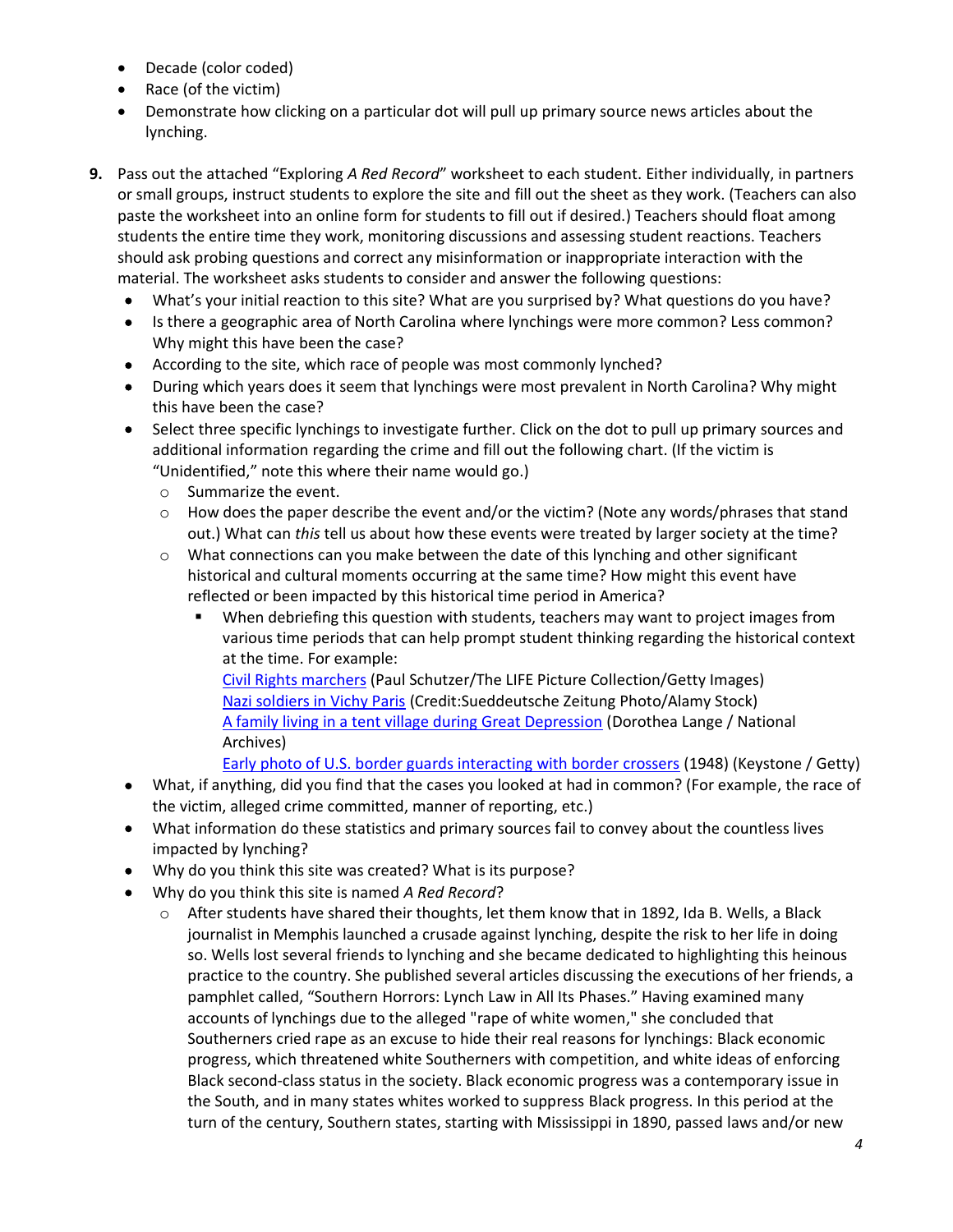constitutions to disenfranchise most Black people and many poor white people through use of poll taxes, literacy tests and other devices. Wells-Barnett recommended that Black people use arms to defend against lynching.

o In her publication *[A Red Record,](http://www.digitalhistory.uh.edu/disp_textbook.cfm?smtid=3&psid=3620)* a 100-page pamphlet describing lynching in the United States since the Emancipation Proclamation of 1863. It also covered Black peoples' struggles in the South since the Civil War. *A Red Record* explored the alarmingly high rates of lynching in the United States (which was at a peak from 1880 to 1930). Wells-Barnett said that during Reconstruction, most Americans outside the South did not realize the growing rate of violence against Black people in the South. She believed that during slavery, white people had not committed as many attacks because of the economic labor value of slaves. Wells noted that, since slavery time, "ten thousand Negroes have been killed in cold blood, [through lynching] without the formality of judicial trial and legal execution."

### **Debriefing** *A Red Record* **and the Lives Impacted**

*\*\*\*Teachers should ensure that they leave at least 20 minutes of class time (or more) to debrief student work and reactions to* A Red Record *prior to class dismissal. Given the difficult subject matter, students should NOT leave without processing under the teacher's facilitation.*

- **10.** Bring the class back together and discuss the questions provided on the worksheet, pulling up material on the projected screen as needed and asking follow-up questions. Additional discussion questions to pose include:
	- Who were the victims of lynchings in North Carolina? Who were the perpetrators of lynchings? (Discuss the concept that on both sides, these were everyday people, with lives and families. It is important students not sensationalize this history and rather understand what it says about human nature.)
	- For what reasons were Black people lynched according to the white mob perspective and the reporting in some of the newspapers you read? In actuality, why were Black people lynched?
		- $\circ$  Discuss with students that "Sexual violence became the most common justification for deadly vigilante violence targeting black men and terrorizing black communities. In fact, fewer than 25 percent of documented African American lynching victims were accused of sexual assault and less than 30 percent were accused of murder. Because African Americans were presumed guilty and dangerous, accusations lodged against them were rarely scrutinized; nearly all were lynched without an investigation, much less a trial.

In common but much-less-publicized incidents, lynching victims were targeted not for allegations of crime but for pursuing political and economic equality. Dozens of black sugar cane workers were lynched in Thibodaux, Louisiana, in 1887 for striking to protest low wages. In 1884, after Calvin Mike cast a vote in Calhoun County, Georgia, a white mob attacked and burned his home, killing his elderly mother and his two young daughters, Emma and Lillie. Reverend T. A. Allen was lynched in Hernando, Mississippi, in 1935 for organizing local sharecroppers.

Others were lynched for refusing to address a white man as "sir" or demanding to be served at the counter in a segregated soda shop. William Brooks was lynched in Palestine, Arkansas, in 1894 for asking to marry his white employer's daughter. In Labelle, Florida, in 1926, Henry Patterson was lynched for "attempting to assault" a white woman; soon after his death, news spread that his "offense" had actually been asking for a drink of water.

Hundreds more black people were lynched on allegations of arson, robbery, non-sexual assault, and vagrancy. In 1930, a 65-year-old black woman named Laura Wood was hanged with a plow chain in Barber, North Carolina, for allegedly stealing a ham." ([Source\)](https://www.americanbar.org/groups/crsj/publications/human_rights_magazine_home/black-to-the-future/tolerance-for-violence/)

Discuss with students that despite any alleged crime the victims may have been accused of, lynching was a violent act meant to terrorize, traumatize and disempower black people.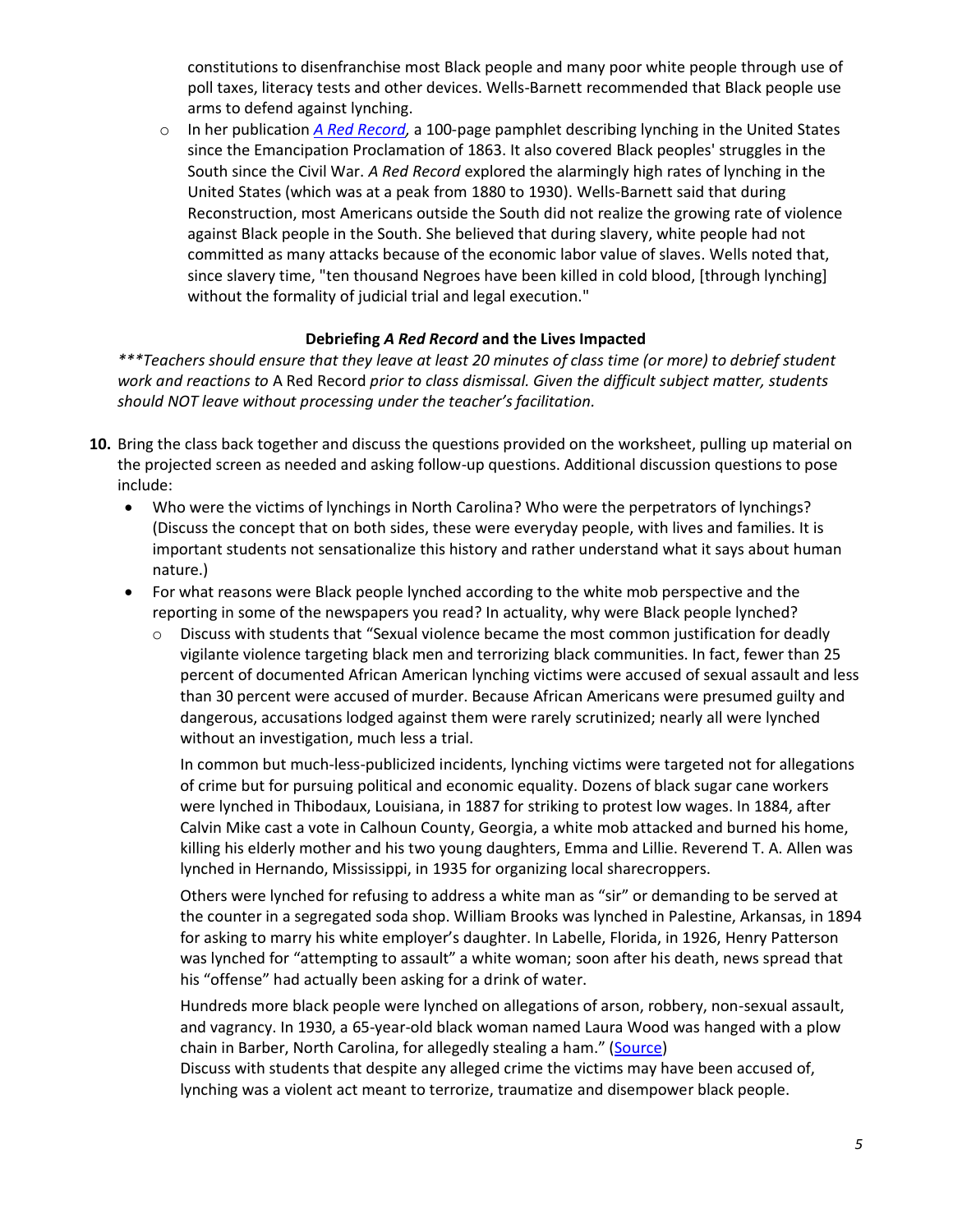- How did lynchings impact: the families & descendants of those lynched; the NC communities in which the lynching took place; the perpetrators and descendants of those in the mob; society as a whole? What were the immediate consequences of lynching? What do you think the long-term impacts of lynching were and are?
	- $\circ$  Discuss with students that "Importantly, these lynchings were not isolated hate crimes committed by rogue vigilantes; they were targeted racial violence perpetrated to uphold an unjust social order. Lynchings were terrorism. This violence left thousands dead; significantly marginalized black people politically, financially, and socially; and inflicted deep trauma on the entire African American community. White people who witnessed, participated in, and socialized their children in a culture that tolerated gruesome lynchings also were psychologically damaged. State officials' tolerance of lynching created enduring national and institutional wounds that survived to oppose the goals of the civil rights movement and modern calls for equality.

Facing the constant threat of attack, nearly 6 million black Americans fled the South between 1910 and 1970 as traumatized refugees, abandoning homes, families, and work in hopes of escaping racial terror. When parts of Georgia experienced a mass black exodus after gruesome lynchings in 1915 and 1916, the local planters "attributed the movement from their places to the fact that the lynching parties had terrorized their Negroes." Lynching profoundly reshaped the American landscape and burdened already vulnerable communities with pain and disadvantage still with them today." *[\(Source\)](https://www.americanbar.org/groups/crsj/publications/human_rights_magazine_home/black-to-the-future/tolerance-for-violence/)*

- o *The Equal Justice Initiative's "[Lynching in America](https://lynchinginamerica.eji.org/report-landing)" report discusses these questions in further detail; the chapter on Trauma & the Legacy of Lynching" (p. 65) specifically talks about the significance of this history to people today.*
- Think about opening the newspaper and finding an article like the ones you just reviewed. This was the reality. How do you think people who were otherwise "uninvolved" in lynchings felt and what did they think when reading these articles? (Discuss the different ways people of different races may have reacted. Further discuss the concept of a "bystander." Were community members culpable if they did not speak out?)
- If we were to put those responsible for a lynching on trial, who should be tried and why? (Consider not just the people responsible for capturing the victim and inflicting the actual wounds, but also those who attended and watched, knew about the lynching but did nothing to stop it or read about it in the news and did not speak out, law officials who did not step in, public leaders who remained quiet, etc.)
- What does it say about society and/or human nature that lynching was allowed to occur in North Carolina and in America for such a long period of time and to so many people?
- How much did you know about lynching, and specifically lynching in North Carolina, before this class? Why do you think the history of lynching in America, and in North Carolina in particular, more prominently known and discussed? Why are some parts of our history better known than others?
- How is society today impacted by the history of lynching? Why is this history still very relevant to each of us, regardless of race? [\(This ABA article](https://www.americanbar.org/groups/crsj/publications/human_rights_magazine_home/black-to-the-future/tolerance-for-violence/) discusses many intersections between racial terror lynchings and the justice system, such as the use of the death penalty today.)
- Even though this is hard history to study and comprehend, why is it nonetheless critical that we face this aspect of our shared past today? How can this history help us understand and respond to present-day issues of racial injustice? How does ignorance of the history of lynching make us susceptible to misunderstanding the present?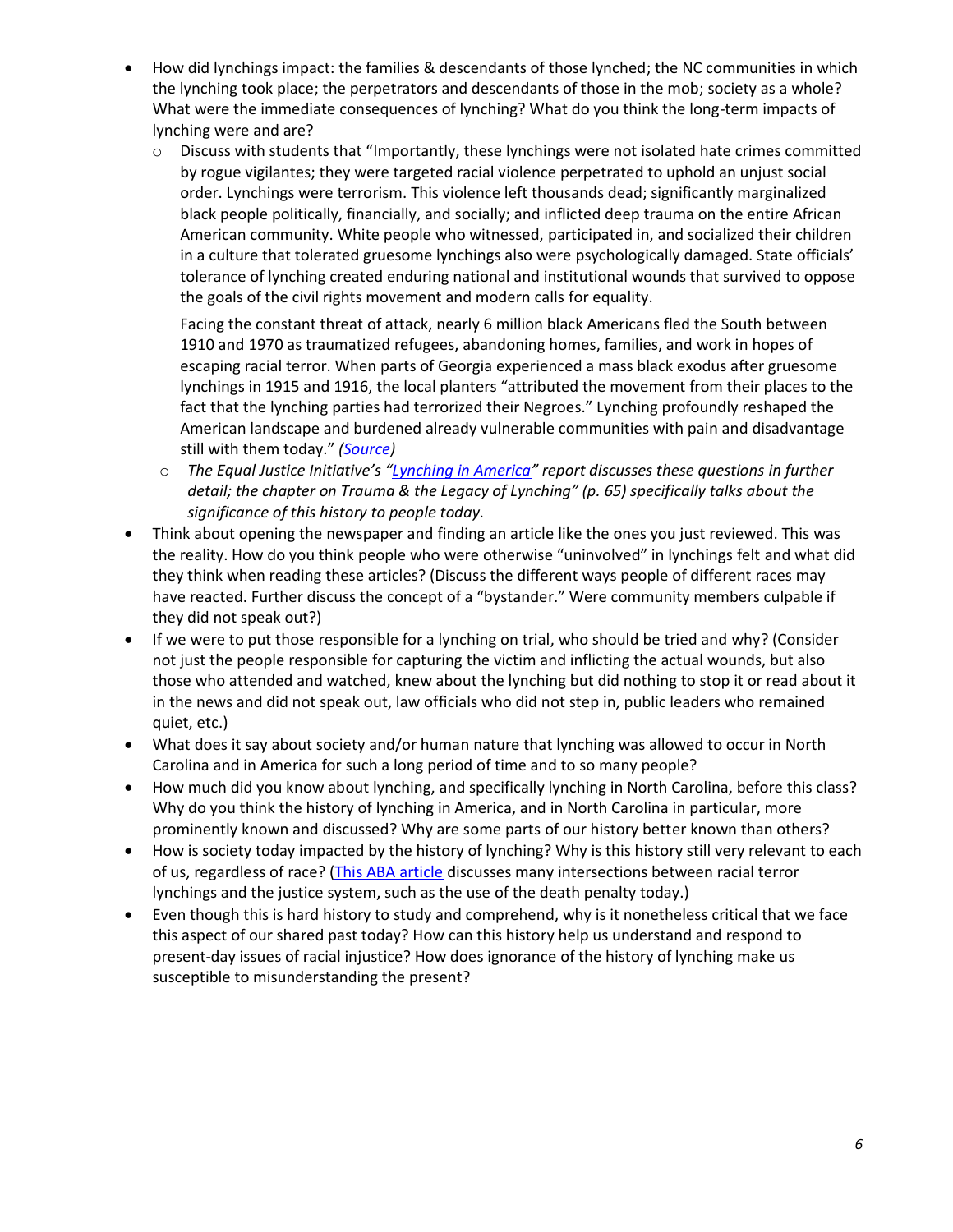# **Exploring** *A Red Record*

**Instructions:** Go t[o http://lynching.web.unc.edu/](http://lynching.web.unc.edu/) and as demonstrated, click on the "Map" tab. Take some time to explore the map and the various sorting features. Remember that you can:

- o Sort by specific counties in North Carolina
- o Dort by decade (each decade is color coded)
- o Sort by the race of the victim
- $\circ$  Click on each dot to pull up primary source news articles about the lynching that took place in that location
- **1.** What's your initial reaction to this site? What are you surprised by? What questions do you have?
- **2.** Is there a particular geographic area of North Carolina where lynchings were more common? Less common? Why might this have been the case?
- **3.** According to the site, which race of people was most commonly lynched?
- **4.** During which years does it seem that lynchings were most prevalent in North Carolina? Why might this have been the case?
- **5.** Select three specific lynchings to investigate further. Click on the dot to pull up primary sources and additional information regarding the crime and fill out the following chart. (If the victim is "Unidentified," note this where their name would go.

|                                                                                                                                                                                               |  | Victim's Race: Date of lynching:                                                                                 |  |  |
|-----------------------------------------------------------------------------------------------------------------------------------------------------------------------------------------------|--|------------------------------------------------------------------------------------------------------------------|--|--|
| Location of lynching: ___________________                                                                                                                                                     |  |                                                                                                                  |  |  |
| Summarize the event:                                                                                                                                                                          |  |                                                                                                                  |  |  |
|                                                                                                                                                                                               |  |                                                                                                                  |  |  |
| How does the paper describe the event and/or the victim? (Note any words/phrases that stand out.) What can this<br>tell us about how these events were treated by larger society at the time? |  |                                                                                                                  |  |  |
| What connections can you make between the date of this lynching and other significant historical and cultural<br>period in America?                                                           |  | moments occurring at the same time? How might this event have reflected or been impacted by this historical time |  |  |